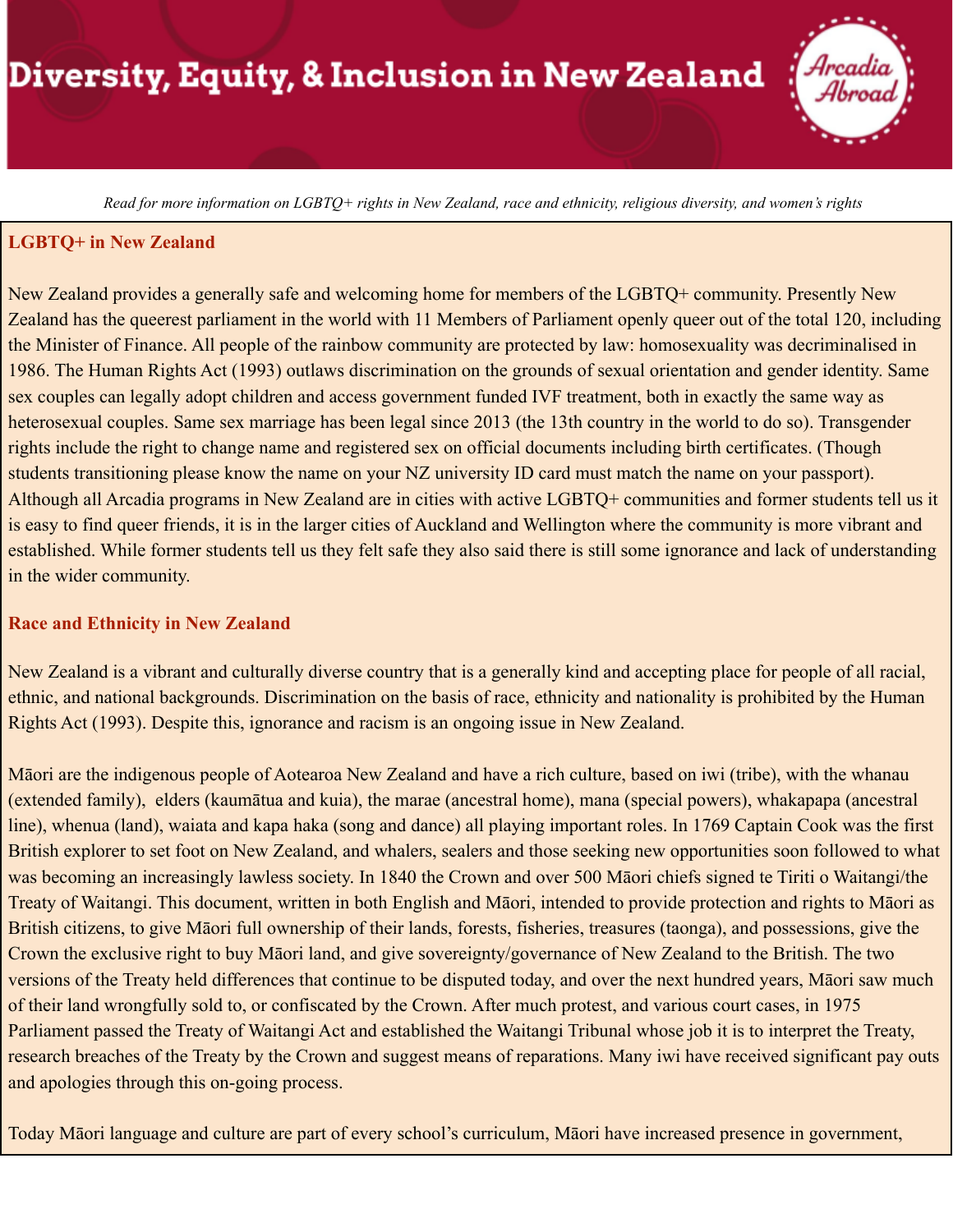## Diversity, Equity, & Inclusion in New Zealand



local council and local media, as well as the arts and sport - but still racism and the lasting effects of white colonisation mean there is an overrepresentation of Māori in prisons and as hospital patients, and a lower life expectancy.

Māori represent 16.5% of the population, according to the 2018 census. Europeans (also called pākehā) make up 70%, the Asian ethnic group is 15%, Pacific people (Pasifika) represent 8% of the population, and Middle Eastern/Latin American/African ethnic groups represent 1.5 percent. Based on these statistics and our own students' experiences, diversity in New Zealand may look different from what most American students are familiar with.

### **Women's Rights in New Zealand**

New Zealand is a generally safe place for women, and discrimination on the basis of sex, gender identity and marital status is unlawful according to the Human Rights Act (1993). However, discrimination, the gender pay gap, domestic violence and violence against women are still major issues.

In many ways New Zealand has helped pave the way for other nations. In 1893, New Zealand was the first country in the world to give women the right to vote. The suffrage movement was led by Kate Sheppard, whose face is on the \$10 note, in acknowledgment of her achievements. In present times, New Zealand boasts strong participation from women in politics and national positions of power. New Zealand has had women prime ministers for 15 of the last 24 years (Jenny Shipley, Helen Clark and Jacinda Adern). In 2021, not only is Jacinda Adern starting her second term in parliament but the Leader of the Opposition party, Judith Collins, is a woman, the Queen's representative, the Governor General, is a woman (Dame Patsy Reddy) and the Chief Justice, Helen Winkelman, is a woman. It should also be noted that Jacinda Ardern took office when she was only 37 years old, unmarried (now engaged to her partner) and pregnant, and is only the second elected head of government to give birth while in office.

In 2020 abortion was removed from the Crimes Act 1961 and replaced with the Abortion Legalisation Act 2020 which permits abortion up to and including 20 weeks. While healthcare providers are allowed to consciously object to performing abortions, the process of getting an abortion has become much simpler and less daunting for those that opt for this procedure.

Intimate partner violence and domestic violence are pervasive issues in New Zealand and the government has recently passed the Family Violence Act and Family Violence (Amendments) Act to provide a modern framework to effectively address family violence and sexual assault, including the right of all employees to a maximum of 10 days of paid Domestic Violence leave each year, separate to sick leave. There has also been widespread media reporting on these issues and an It's Not OK campaign in an attempt to combat the issue of family violence.

There is also a government department, the Ministry of Women, that has been in place since 1984 and focuses on ensuring the contribution of women and girls is valued, that women and girls are financially secure to participate and thrive, and